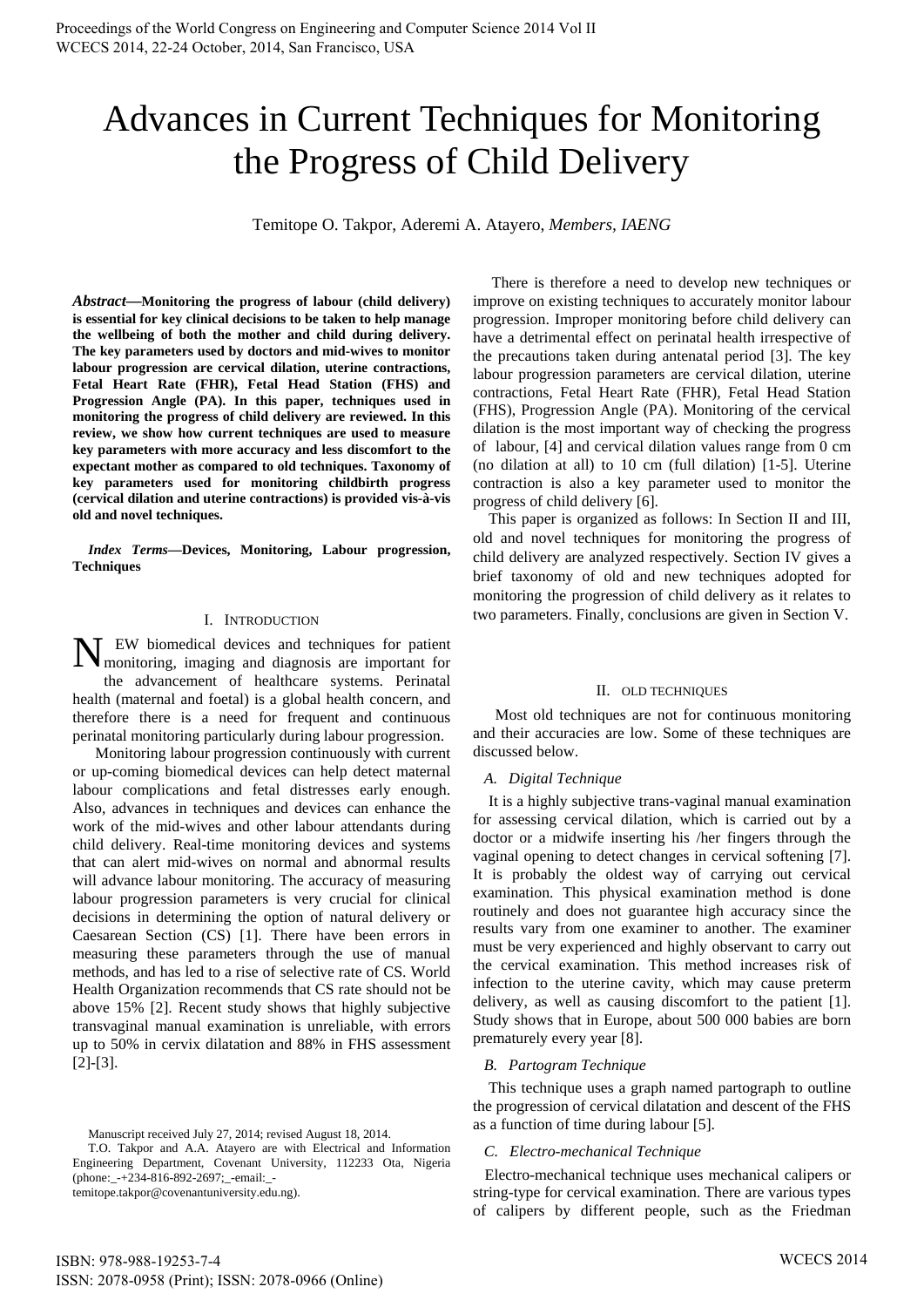cervimeter calipers and Siener cervimeter calipers [4]. Calipers normally consist of a centimetre rule at the end, which is used to measure the distance between opposing cervical rims. Some shortcomings of the mechanical cervimeters are discontinuity of readings and lack of recording devices / displays. The cervimeter calipers that have heavy mechanical construction usually interfere with dilation during cervical measurement. The light-weight calipers have cervical clips attached with potentiometers to convert movements of the caliper arms into electrical signals. Fig1. shows the mechanical calipers by Friedman.

 The string-type cervimeter is attached to the cervix and it consists of strings. This type of cervimeter monitors cervical dilation through the process of changes in dilatation leading to changes in length of the strings, which are then transmitted to a kymograph mechanically or electrically [4].



Fig. 1. Friedman's Mechanical Cervimeter [4]

## *D. Electromagnetic Technique*

 This technique measures cervical dilatation through the principle of electromagnetic induction. The process involves the use of two small induction coils attached to opposing cervical rims. When one of the coils (coil A) is connected to a signal generator, it sends an electric current hence establishing a magnetic field. The magnetic wave signals generated are then detected by the other coil (coil B) and results are recorded [4]. Both coils actually form a transceiver. Fig. 2 shows the diagram of an electromagnetic cervimeter by Wolf.



Fig. 2. Wolf's Electromagnetic Cervimeter [4]

# *E. Ultrasonic Measurement Technique*

 This technique uses an ultrasonic cervimeter device to measure cervical dilation. The device consists of two ultrasound transducers attached to opposite rims of the cervix. This technique is better than other techniques mentioned above. Though, new and improved real-time monitoring devices are still needed for better accuracy and ease of movement of the mother during labour [1].

## *F. External Tocography (CTG) and Internal Uterine Pressure (IUP) Techniques*

 Both techniques use tocodynamometer and IUP Catheter (IUPC) to monitor uterine contractions [9]-[10]. These techniques measure the amplitude, frequency and durations of these uterine contractions. The disadvantages of these techniques are; the CTG technique has low accuracy, while the IUPC is very invasive therefore limited to high-risk deliveries.

## III. NOVEL TECHNIQUES

Novel techniques and non-invasive biomedical devices designed for monitoring labour progression are described below.

## *A. An ultrasound system combined with real-time tracking algorithm and a 2D digital echograph connected to a PC for real-time image processing*

 This is a noninvasive, quantitative and automatic monitoring system. It is used to measure FHS and PA during labour progression [2]-[3]. A childbirth simulator with an ultrasound probe working conditions was set up. Also, a 2D convex ultrasound transducer was connected to the digital echograph for echographic imaging, signal acquisition, data processing of the birth simulator.

## *B. Electronic sensor system*

 This system provides continuous monitoring of cervical dilation. It transmits information wirelessly to a transponder worn like mobile phone or Personal Digital Assistant (PDA). The system is capable of transmitting the progress of dilation wirelessly to a central monitoring agency that can get in touch with the health care personnel [7]. The sensor in the system expands as the cervix dilates, and a dc voltage is produced in proportion to the length between the terminals of the sensor.

## *C. Uterine electromyography (EMG) Technique*

 This technique is often called the electrohysterogram (EHG) which is used for measuring uterine contractions and predicting Preterm Labour (PL) [11]. EHG bioelectric signal can be recorded by placing electrodes on the abdominal wall of a pregnant woman [9]-[12]. Various methods are being proposed for EHG modeling and signal analysis. These methods are; pattern recognition methods, filtering methods, Fast Fourier Transform (FFT) methods, and wavelet transform methods [10]. Recently, a new algorithm based on the Teager Energy (TE) operator was proposed as a method for analysing EHG signals for accurate long-term period [10].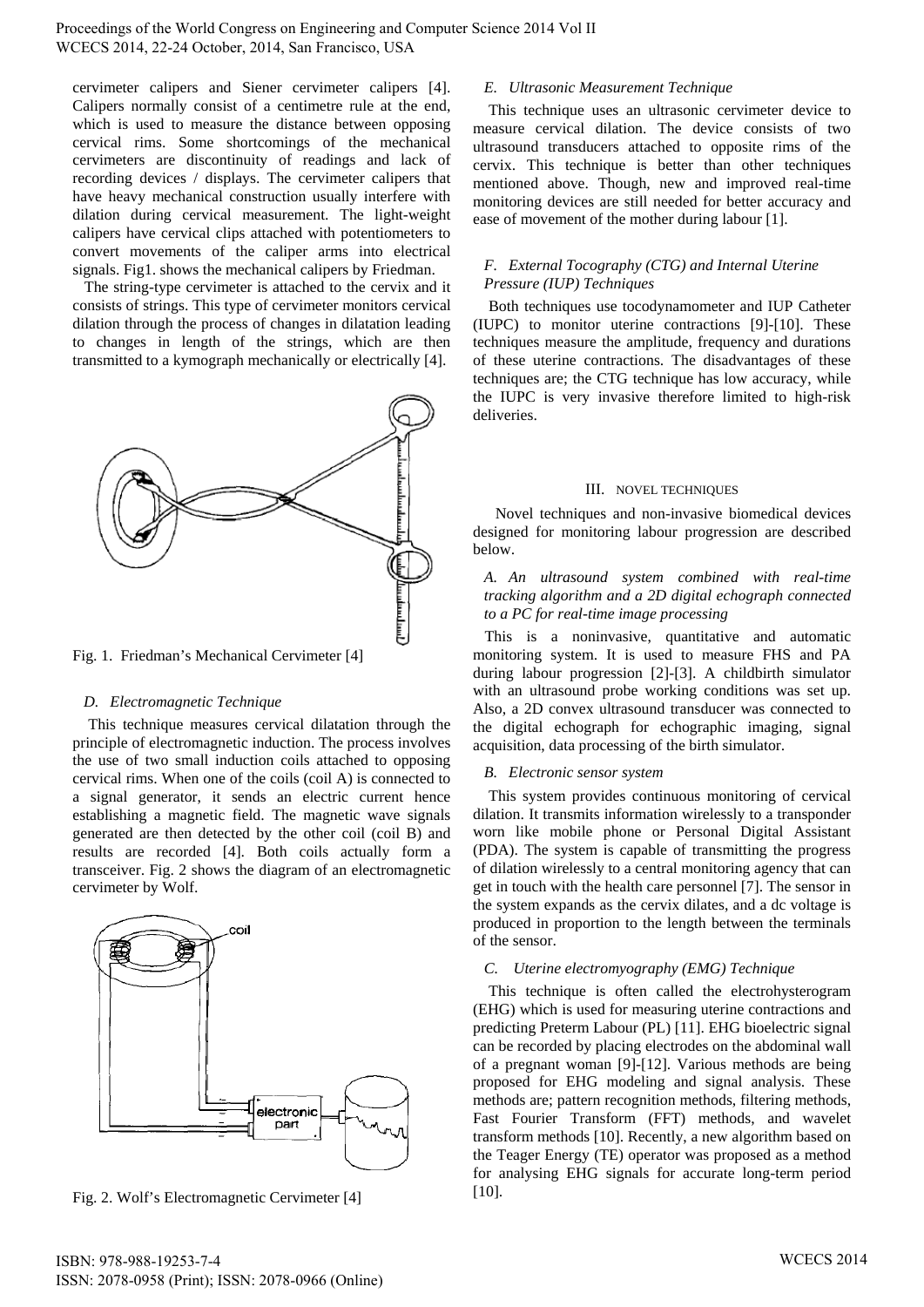Proceedings of the World Congress on Engineering and Computer Science 2014 Vol II WCECS 2014, 22-24 October, 2014, San Francisco, USA

> TABLE 1 TAXONOMY OF OLD AND NOVEL TECHNIQUES FOR MONITORING CHILD DELIVERY

| <b>Key</b><br><b>Parameters</b>       | <b>Old Techniques</b>                                                                                                                                                                                                                                                                                                                                                                                                                                                                                                                                                                                                                                                                       | <b>Novel Techniques</b>                                                                                                                                                                               |
|---------------------------------------|---------------------------------------------------------------------------------------------------------------------------------------------------------------------------------------------------------------------------------------------------------------------------------------------------------------------------------------------------------------------------------------------------------------------------------------------------------------------------------------------------------------------------------------------------------------------------------------------------------------------------------------------------------------------------------------------|-------------------------------------------------------------------------------------------------------------------------------------------------------------------------------------------------------|
| <b>Cervical</b><br><b>Dilation</b>    | a. Digital Technique (trans-vaginal<br>examination):<br>• Routinely checked<br>• Uncomfortable<br>• Varied results by different examiners<br>• Requires experienced examiners<br>• Increased risk of infection<br>b. Electro-mechanical Technique (mechanical<br>calipers / string-type devices):<br>• Discontinuity of readings<br>• Lack of recording devices<br>• Heavy devices<br>c. Electromagnetic Technique:<br>• Reduced accuracy<br>• Clinical application data are unavailable<br>$[4]$<br>d. Ultrasonic Measurement Technique:<br>• More accurate than mechanical technique<br>• No discomfort<br>• Expensive ultrasonic terminals<br>• Lack of mobility of the expectant mother | a. Electronic Sensor System:<br>• Non-invasive<br>Continuous monitoring<br>Remote monitoring<br>• Ease of movement for the expectant<br>mother<br>Higher accuracy<br>Comfortable<br>Constant readings |
| <b>Uterine</b><br><b>Contractions</b> | a. External Tocography (CTG) Technique:<br>• Low accuracy<br>b. Internal Uterine Pressure Technique:<br>• Highly invasive                                                                                                                                                                                                                                                                                                                                                                                                                                                                                                                                                                   | a. Electromyography (EMG) Technique:<br>Non-invasive<br>$\bullet$<br>• Advanced analysis for higher accuracy of<br>results                                                                            |

## *D. Fetal Electrocardiogram (FECG) and Doppler ultrasound devices*

.

 These biomedical devices are used to monitor FHR. There are recent techniques in extracting Fetal ECG signals and analysing them through biomedical signal processing to give more accurate results.

#### IV. TAXONOMICAL OVERVIEW OF OLD AND NOVEL **TECHNIQUES**

This section highlights taxonomy of old and novel techniques that are used to monitor the progress of child delivery. Table 1 above, shows the taxonomy of old and new techniques that are used to measure two key parameters; cervical dilation and uterine contractions.

#### V. CONCLUSION

In conclusion, this paper has shown that advances in techniques for monitoring labour progression are necessary because of the ease, comfort and precision these techniques will provide in perinatal healthcare. Perinatal healthcare is very important globally since it deals with the well-being of mother and child. Further work must be carried out to design and develop more devices (such as body sensors), and biomedical signal processes for monitoring labour progression. Advancement in wireless sensor technology should be used to design new biomedical devices. Novel solutions for sensing key parameters for child delivery progression must be considered for enhanced results in perinatal monitoring.